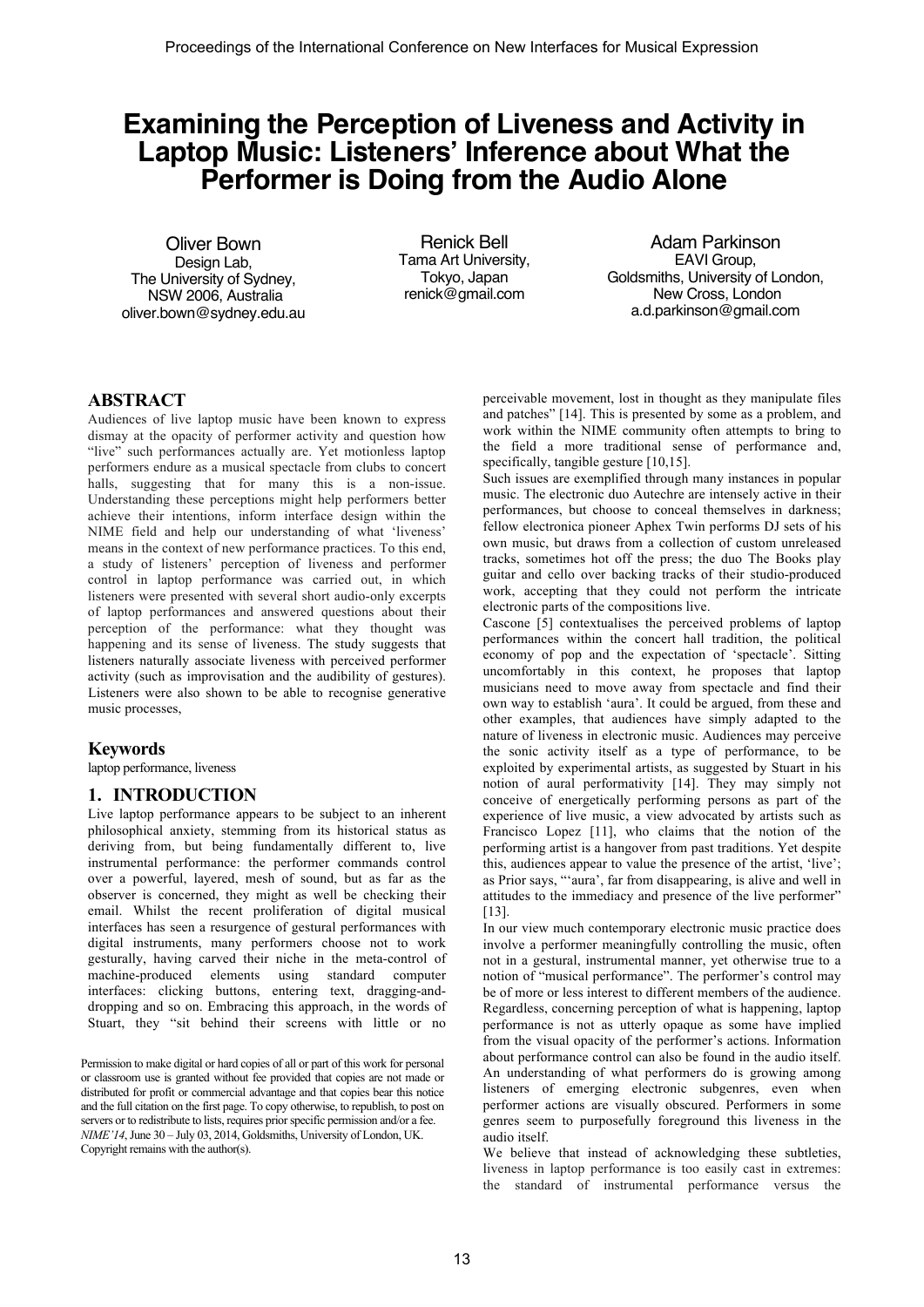performative shortcomings of the opaque laptopper. The reality requires more study, along the lines of [6]. In this paper we explore the idea that a person listening to an audio recording of a laptop performance can make statements about liveness and other qualities in the performance, and describe what they think the performer might be doing. We do not claim that listeners can necessarily infer the right answers (though they may do), but that their perceptions can be revealing, and probably ultimately influence how performers conceive of their performances. We expect that listeners frequently make informed guesses about performance activity and in doing so manage to experience laptop performance not so differently from other musical performances. The use of generative elements and increasing audience awareness of such methods further complicates considerations of liveness. While there has been much discussion of where to attribute authorship when generative elements are used, there has been little discussion of how their use impacts perceptions of liveness.

We have conducted a survey and used the responses to examine both listeners' conceptualisations of liveness and their perception of performer action, instrumentation, and generativity. We present our findings and use them to develop a more detailed understanding of liveness and the perception of performance in laptop music.

#### **2. Concepts and Definitions**

While aware of the analysis of liveness in [1,2,7,8] and others, we were interested in leaving the definition of 'liveness' relatively open within the survey. We were not only interested in how participants qualified liveness, but also in what was perceived as not-live: whether this was looping, backing tracks, generative processes, or things sounding sequenced.

Performance and performativity have varied meanings. In a common contemporary usage [3], notions of performativity can be applied to even the most everyday behaviour. From this viewpoint the artists we discuss are undoubtedly performing. Even if doing nothing or even faking, the essence of their performance lies in the fact that they stand on stage, in control, and with all eyes on them, and thus avail themselves to an analysis of performativity. In some forms of dance and street performance, after all, motionlessness is itself clearly performative. Such a perspective therefore relieves us of the problem of explaining performance in terms of physical action. By contrast, from a traditional understanding of instrumental musicianship, we can define performance as what the performer on stage is doing to control the music being heard. We can also include the notion that a computer (or other non-human entity) can be a performer too by taking part in musical decisionmaking, and that some of the things that contribute to the experience of a musical performance happen prior to the concert (e.g., the preparation of material or of performance conditions, as in prepared instruments).

We define generativity as any process whereby what happens next is not determined directly by the performer, but indirectly by algorithmic processes set up by the performer. This includes full compositional decision-making systems such as the improvising agents of Pachet [12], or simple uses of randomness to reconfigure melodic patterns. Whilst this definition allows for some very trivial cases, including sampleand-hold LFOs, we assert simply that 'more generative' systems would be identified with being 'more sophisticated', as perceived by listeners.

We define improvisation as any decision-making that is made during the performance rather than in advance.

While we did not offer definitions of liveness, performance or improvisation to those taking our survey, as we wanted to understand how these terms would be interpreted, we did provide a definition of the less common term 'generativity': "computer processes such as randomness for making melody or beat patterns".

### **3. Study**

### **3.1 Related Work**

Others have done studies of listening and perception, but there remains an absence of empirical data on perceptions of laptop performance. Gurevich and Fyans [9] undertook a related study in which they showed subjects videos of performances using gestural 'DMIs' (Digital Musical Instruments). Taking an 'ecological' approach in which performances are seen as occurring within networks of relations, they considered the effects of new technologies on creating new musical ecologies and performance practices. They note that interacting with a digital system through moving a slider requires fundamentally different skills – often intellectual, as oppose to perceptualmotor – than interacting with a drum through striking it. However, they are interested in how skill is perceived predominantly through visual clues, and we would like to bring a similar focus to the purely aural. In addition, while their study involves electronic instruments, it does not examine the laptop itself as an instrument.

Bergsland and Tone [4] presented a vocal performance to two groups of students, one of which was blindfolded. Whilst the seeing group focused more on the performer's actions and technologies used in the performance, there were only minor differences in describing the amount of skill and control in the performance. Whilst one could conceive of the visual dimension as adding to an audience's understanding of the performance, it was also shown to be a distraction, as the audience tried to figure out what was happening, rather than listening to the music.

Against this background, there is a place for additional studies of user perceptions of live laptop music, with a focus on listening.

# **3.2 Aims**

Through this survey, we set out to examine:

- *Conceptualisations of liveness*: what perceived aspects feature in listeners' formation of what is live, such as whether the performer is directly manipulating sound through gesture, whether the performer is highly active (regardless of how they are controlling the sound), whether the music is nonrepetitive, contains preconceived elements, and inferences made from indirect factors such as genre.
- *Listeners' identification of specific performer actions and instrumentation*, including the perception of generativity and gestures such as 'moving a fader' or 'hitting a button'.

We approach this use of survey methods with an awareness of the danger of over-interpreting the results. Amongst many reasons for this two prominent points to note are: (1) our survey was directed towards respondents who would have some degree of familiarity with electronic music and contemporary electronic music culture, through the choice of mailing lists that it was promoted on. We did not go to great pains to classify respondents in this first instance. In the future results could be better distinguished based on background; (2) the survey explicitly requires participants to make guesses with no benefit of certainty. Thus all answers are inherently speculative. Some answers might not be confidently asserted, while some might be very confident assertions based on a thorough understanding of the processes, performer and tools involved.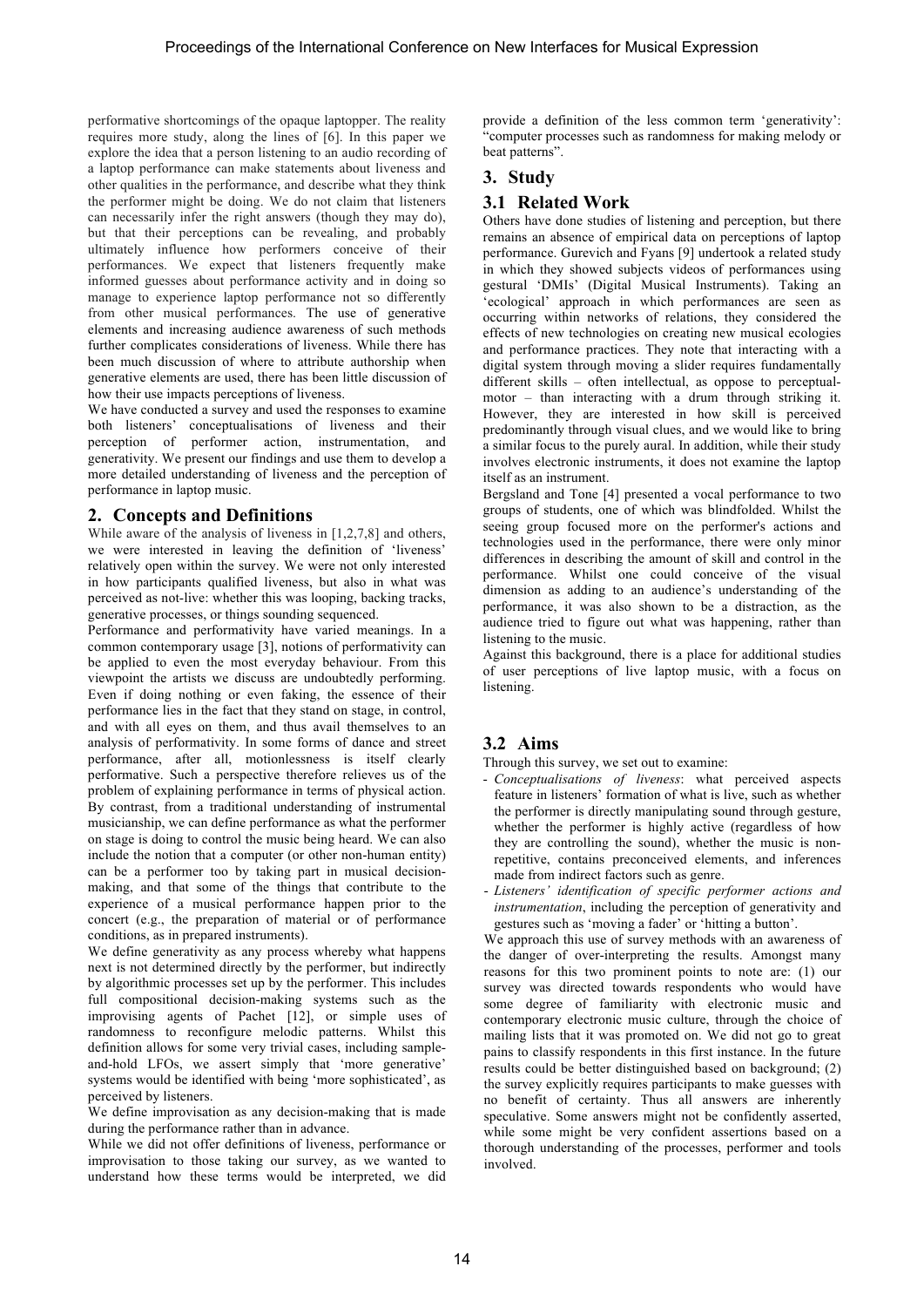## **4. Method**

We gathered eight recordings of recent live laptop performances from eight different artists (five solo artists and three duos) and selected two minute excerpts from each. The performances were made in live public concerts, not for the purpose of this study. The rationale for our choice of artists was that they performed with laptops, and we were in prior contact with them and thus able to obtain information from them about what they were doing, along with the audio. Beyond this requirement, we simply set out to gather a diversity of laptop performance styles, without any preconceptions about what styles might provoke what responses. We presented these in an online survey and asked survey participants to listen to three pieces and answer a number of questions. Pieces were presented anonymously and in a random order.

Participants were recruited through an email call-out, targeted mainly at communities of electronic music practice. Participants were invited to respond to three pieces, but were able to carry on to respond to all pieces if they wished. Participants were asked an open-ended question about what they thought the performer or performers were doing to control the music, including what type of interfaces they might be using. Participants were not told anything about instrumentation or number of performers, except that the study was of live laptop music performance. They were asked to be as specific as possible, referring to specific sounds and timestamps in the recording. They were then asked a number of Likert-scale questions relating to (i) perceived familiarity of the piece/performer, (ii) the perceived degree of improvisation, (iii) the perceived degree of liveness, (iv) the perception of mistakes, (v) how preconceived the material sounded, (vi) the perceived use of backing tracks, (vii) the perceived level of activity of the performer(s), (viii) the perceived use of generative elements, (ix) the perceived use of user interfaces besides the laptop, and (x) the level of enjoyment. Participants were also asked their age and gender, whether they made electronic music, whether they played an instrument, how often they went to performances of electronic music, and their level of knowledge of electronic music software.

A repository containing the original survey questions, descriptions of the tracks and their performers' activities, and the original (numerical only) survey results is available to accompany this paper.<sup>1</sup> A very brief overview of the tracks is given in Table 1, but readers should refer to the more detailed descriptions given in the online documents to get a better idea of the material. Links to the excerpts are included there.

### **5. Results**

j

We had 146 responses to our survey, resulting in a response rate per excerpt of between 24 and 33 (owing to the random allocation of excerpts). The age of participants ranged from 18 to 69. The majority of respondents both created electronic music and played an instrument (74%), and went to electronic music concerts sometimes (40%) or often (38%). Although 29% described themselves as experts and only 3% described themselves as knowing nothing at all, the distribution of selfevaluation of expertise was widely spread between these two extremes (3% 'know nothing', 11% 'rough idea', 20% 'some experience', 18% 'pretty experienced', 19% 'know a lot', 29% 'expert'). Text responses indicated that a number of participants objected to the idea of having to guess something that was impossible to know, whilst others gave only statements of preference or offhand comments. However, in general respondents made reasonable attempts to listen and make guesses about what the performers were doing. Variation in numerical results was relatively high and given the small sample sizes responses were not analysed for significance.

## **5.1 Liveness**

We first look at perceptions of liveness, considered in terms of the text-based responses and the relevant questions (ii-vii).

| <b>ID</b>      | <b>Description</b>                                                                                                                                | М | G |
|----------------|---------------------------------------------------------------------------------------------------------------------------------------------------|---|---|
| 1              | Techno, Ableton, FX tweaks, fades.                                                                                                                | Y | N |
| $\overline{c}$ | Avant garde, MaxMSP, sample triggering<br>and FX tweaking.                                                                                        | N | N |
| 3              | live-coded<br>Entirely<br>Extempore,<br>statistically generated melodies and drums.                                                               | Y | Y |
| $\overline{4}$ | Entirely live-coded custom<br>rhythmic<br>language, mostly percussive.                                                                            | Y | Y |
| 5              | Live coded system, live triggered events.<br>Meta-control and FX control.                                                                         | N | P |
| 6              | Electronica, duo<br>using<br>Ableton,<br>SuperCollider, and a gestural controller.                                                                | Y | N |
| 7              | Electronica, drums and simple melodies,<br>loop-based with loop triggering and FX<br>tweaking.                                                    | Y | P |
| 8              | Avant garde breakbeat, duo using semi-<br>generative elements. Triggering of clips,<br>fades, meta-control of statistical generative<br>elements. | P | P |

**Table 1: Basic summary of tracks, M = metronomic, G = generative, P = partially**

The responses to the question of perceived liveness themselves show a slight overall tendency towards viewing excerpts as live, with track 5, followed by 2, 6 and 8 most commonly perceived as live and track 7 in particular viewed as non-live. The perception of track 5 as live confirms a traditional instrumental sense of liveness, in which triggering via drum pads was correctly perceived and is the obvious reason for participants associating the track with liveness. Track 2 has a similar triggered feel, supporting this view. Tracks 6 and 8 do not involve drum pad triggering, and the basis for the perception of liveness here is less clear.

Tracks 2, 5 and 8 were also the most commonly regarded as improvised and track 8, although not live triggered, has a chaotic, erratic structure, which seems the most likely explanation for the perception of liveness. Interestingly, though, reports of performer activity were more ambivalent, suggesting that conceptualisations of liveness do not require intense activity.

The reporting of track 6 as live is harder to interpret, but was also weaker overall. Participants describe hearing the performer 'manually tweaking' or hearing a 'little tweaking' ('tweaking' being a recurrent term used throughout the descriptions) and that the performer 'manipulated pre-structured elements', implying that the performer used pre-composed material and the liveness consisted of small but audible adjustments to parameters within pre-determined structures.

These results show the expected association between liveness and a sense of improvisation. Tracks perceived as being live tended to be perceived as improvised but with exceptions that may be of interest. For example track 7 was deemed the least

<sup>1</sup> https://www.dropbox.com/sh/x1l8ocivyurfp7r/0AZUqOqCO3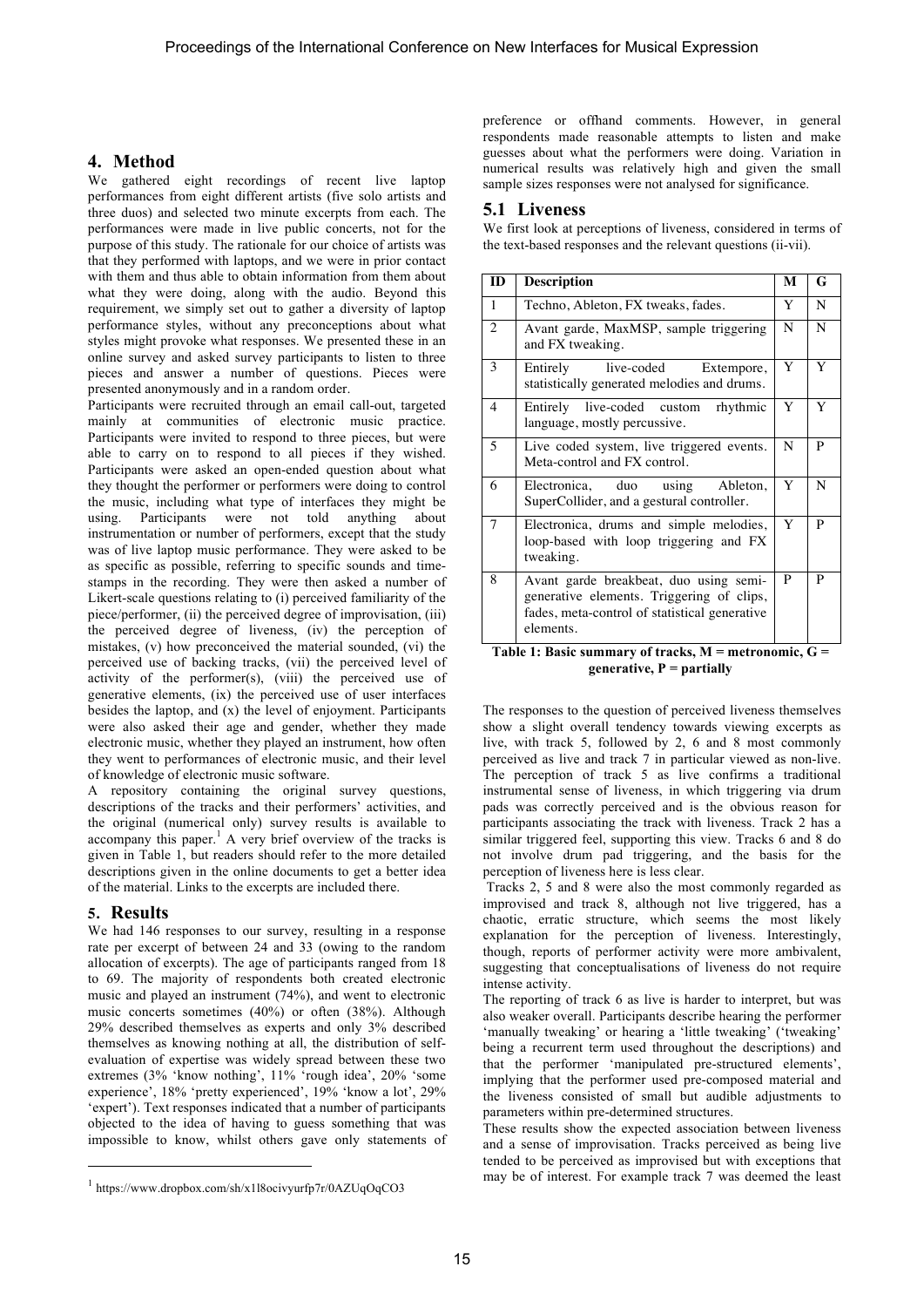live, followed by track 1, whereas track 1 was deemed the least improvised, followed by track 7.

Further studies might not demonstrate a strong correspondance between improvisation and liveness, as many performances are clearly live yet not improvised. For example, a track that sounds more pre-emptively structured is less likely to be perceived as improvised, but the artist may still be active in creating the structure. Alternatively, in the case of, track 1 which was viewed as neutral in terms of liveness but very unimprovised, the performer is engaged with controlling a 'lead voice'. An improvised track, by contrast, may convey a sense of disorder and ambiguous structure, as exhibited by tracks 2, 4, 5 and 8. Despite being least live, track 7 was third in terms of





perception of there being a backing track. With the exception of track 7, however, which may be anomalous, we also note that participants may have been biased against declaring tracks as non-live given that the survey was described as being about 'live' laptop music.

Liveness and activity also appeared to be closely related for some tracks, supporting the idea that liveness is perceived as the degree of activity of the performer. Liveness and the perception of mistakes were somewhat related for some tracks. Track 5 was associated with a stronger perception of mistakes. Track 2 less so. Track 8 was perceived as being reasonably live despite not being perceived as containing mistakes. As the graphs in Figure 1 show, responses were highly varied, with most tracks receiving a full spread of opinions. We consider some of the variation by looking at text responses and other questions for specific respondents. For the most widely spread excerpt, track 1, the respondent who viewed the track as most live showed in their text response a good awareness of what the performer was actually doing and considered the performer active. However, this respondent also viewed all of the tracks they listened to as sounding live, suggesting they simply accepted them as such. Those who rated the track as non-live viewed the music as boring and repetitive and considered the performer inactive.

Text responses gave an indication of other factors that influenced perceptions of liveness. Participants often assumed something was played live based on timing or quantization. Comments show how 'inaccurate' timing was seen to be played live: "There are some beats that aren't locked/tightly quantised-



this could be played live on drum triggers, or a wonky loop triggered, or again a backing track," "The background strings seems to be played from a keyboard as they are not quantized, and they are a bit random", "it does sound performed because of the lack of precision of the timing". This reveals a strong association between the conceptualisation of live and the idea of human instrumental performance. Of course we are aware of the possibility that the performer might be sampling live keyboard, in which case seeing the performer play would clarify whether this was the case.

Similarly, tight timing was seen as indicative of non-liveness: "The drums are clearly quantized", "the military bugle seem quite precisely timed so I would be impressed if they were cued in live."

Other examples show the basis on which participants identified gestural actions: "the 'skronky' twisting sounds are raw enough to be created live by a person using an odd interface (knobs, sliders or Wacom-style pen"; "the loud note repeated twice so fast suggests that this is a start point being punched in using a drum pad or similar" and even attributing a gesture to "experimental physical interface (light sensors or similar)."

Tracks 2 and 5 were perceived more as being free of a backing track. These pieces were non-metronomic and involved a small number of in-unison or well-coordinated voices. Tracks 3 and 4 were also perceived as being free of backing tracks, although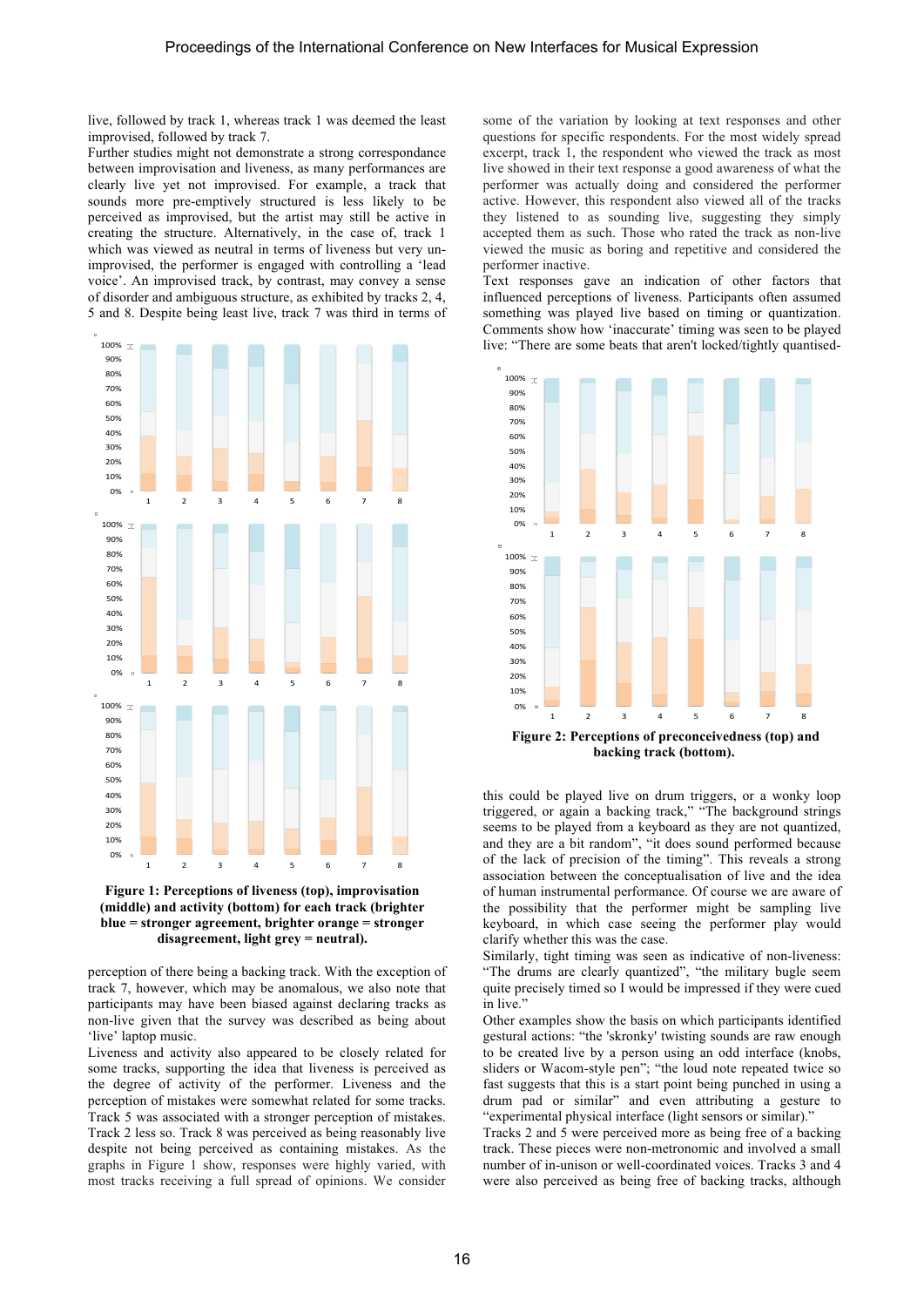less strongly. These were the two pure-live-coded performances. In the case of track 3 this is surprising because there appear to be background elements such as a beat. In the case of track 4, the instrumentation is stark so the inference is less surprising. It is possible therefore that they involved subtle coordination and synchronisation of elements enabled by the live coding. The two tracks most associated with backing tracks (1 and 6) were also the least associated with generativity. Thus a hypothesis is that regularity and repetition are more indicative of backing tracks, despite our expectation that precision and complexity might be equally associated with backing tracks. This would be interesting to examine further, for example by considering perceptions of complex studio compositions.

Tracks 1 and 6 were strongly associated with preconception, whereas tracks 2 and 5 were disassociated with it. Preconception may be negatively related to generativity but not necessarily with liveness (recall track 6 is associated with liveness and improvisation). This suggest that preconception is associated with fixed composed elements. Thus a "preconceived generative element" or a "preconceived configuration" is a weaker concept.

## **5.2 Generativity**

Generativity was accurately identified by a number of participants. We found this to be a reasonably surprising result. Most surprising is that track 5 is associated with generativity despite also being associated with live triggering. Tracks 3, 4 and 8 were strongly associated with generative elements (correctly – i.e., in each track there is some algorithmically controlled randomisation of what is happening). Track 2 was incorrectly mildly associated with generative elements. The only track strongly disassociated with generative elements was track 1. We interpret this as meaning that continual microchanges in drum and melodic lines that are typical of generative music are easily identified as such and distinguished from variation that derives from pre-composition. This may either be because they have a distinctive 'computer generated' quality,



given away by traits such as systematic loudness variation and rhythmic randomness, or because the ongoing variation is evident and clearly not human-controlled.

Some text responses confirm which elements are being perceived as generative, but do not indicate how these views of generativity are formed: "changes in music patterns are changes of algorythms," "melody and rhythm both sound generated," "the melody seems algorithmically generated". Respondents also made reference to randomness as a computational process: "note in tracks are chosen randomly"; "piano in a certain range of notes randomized in notes speed and level".

The perceived generativity in tracks 2 and 5 are harder to explain. Generative systems may be meta-controlled (e.g., a slider controlling the pitch-range of a randomly modulated melody), and thus both live-controlled and generative. This may explain the correspondence between generative elements

and liveness, or it may be that respondents consider generative elements to 'have liveness'. This distinction would make an interesting future study.

The two pure live coded tracks (3 and 4), strongly associated with generativity, were also correctly strongly identified as being laptop-only. Track 2 was strongly identified as being laptop only, possibly corresponding to written responses that the performer was clicking and dragging on a waveform or timeline to cut up an existing pattern, and also possibly to the piece's sparse instrumentation. Track 5 also has sparse instrumentation but was clearly identified as using drum pads. Some respondents suspected track 2 as using drum pads, but we believe there was less evidence of tightly timed rhythmic control, thus less evidence from drum pads.

# **5.3 Specific Knowledge**

Some participants revealed specific knowledge of software and techniques that they thought they could identify in tracks, sometimes with strong convictions. Participants would associate certain sounds or styles with specific software, for instance, the sound of the built-in effects in Ableton Live: "Ableton Live loop slicer. I'm willing to bet a few Euros on this. The choppyness sounds exactly like that" (in fact the piece in question was entirely live-coded); "mostly the piece sounds like Ableton's inbuilt effects". Sometimes pieces of software are associated with the sorts of musical processes they might afford, for instance, "something tells me it's a Max patch sequencing sounds in a partly predefined fashion." These responses may reveal biases either towards software well known to the respondent, or to software that the respondent knows is commonly used (both Ableton and Max being the most common in their respective areas), and the ways in which they expect it to be used.

#### **6. Discussion: Auslander and Liveness**

Although these are only indicative results, they show a correspondence between perceptions of activity, improvisation, and liveness. A natural conclusion from these results then is that liveness is being associated first with human action (bodily liveness), with triggering being more salient than tweaking (possibly because rhythmic action is more noticeable). Liveness is then associated with other forms of control (cognitive liveness), which include anything indicating 'live' decisionmaking, the stronger manifestations of which are understood as 'improvisation'. We could also imagine a third completely imperceptible level of 'live' which merely requires the artist to be present, and presenting their own creation.

Our study makes no comment on what Stuart refers to as 'aural performativity' [14] since we have stripped the essential contextual elements away. This remains a parallel and complementary conceptualisation of live musical experience. But we feel it affirms our belief that forms of non-gestural control can be heard as live performance, thus broadening the idea of liveness as a manifestation of performer control beyond the paradigm of instruments being manipulated by traditional physical gestures.

The results can be compared with the treatment of liveness in the writings of Auslander [1,2], who argues that there is nothing essential in the mode of presentation of musical material, or the material itself that distinguishes live from nonlive. Thus film and theatrical performance do not naturally fall into categories of non-live and live respectively, but can drift across categories according to context. For example, recorded film material can be placed into a theatrical context without it creating a confusion of liveness. Auslander preferences a cultural-historical interpretation of what it means for something to be live, with liveness arising historically as a concept in response to the emergence of recorded media, and specifically